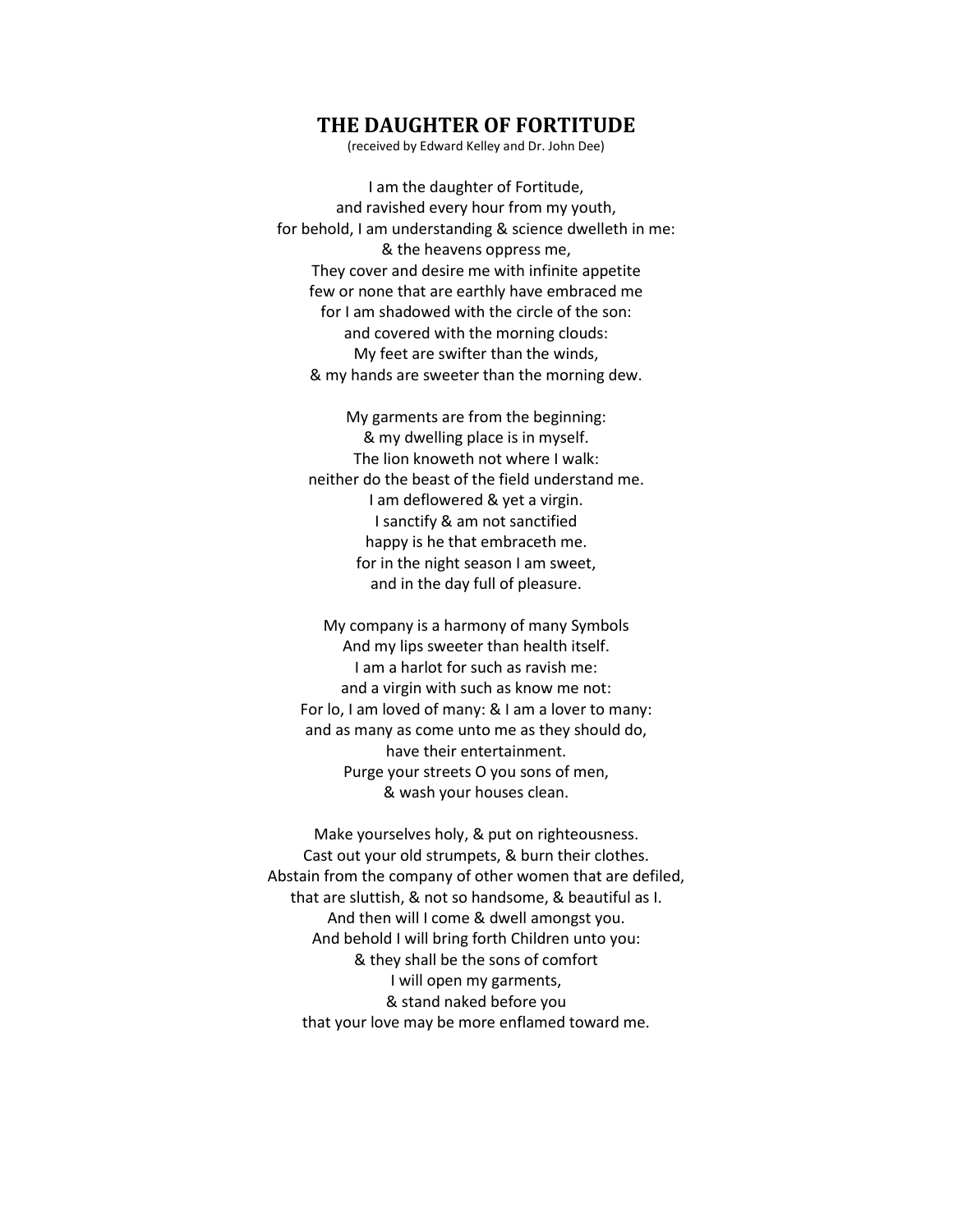As yet, I walk in the clouds, As yet, I am carried with the winds: And cannot descend unto you for the multitude of your abominations, & the filthy loathsomeness of your dwelling places. Behold the four, who is he, that shall say, they have sinned: or unto whom shall they make account? Not unto you, you sons of men, nor unto your children: for unto the lord belongeth the judgment of his servants.

No therefore, let the earth give forth her fruits unto you: And let the mountains forsake their barrenness where your footsteps shall remain.

happy is he that saluteth you: & cursed is he that holdeth up his hands against you. & power shall be given unto you from hence forth to rest your enemies: & the lord shall always hear you in the times of your troubles. And I am sent unto you to play the harlot with you: And am to enrich you with the spoils of other men: prepare for me, for I come shortly. Provide your Chambers for me that they may be sweet & cleanly: for I will make a dwelling place amongst you: and I will be common with the father & the son, yea and with all them that truly favoreth you for my youth is in her flower and my strength is not to be extinguished with man. Strong am I above & below. Therefore, provide for me. for behold I now salute you. And let peace be amongst you: for I m the Daughter of Comfort.

Disclose not my secrets unto women: neither let them understand how sweet I am. for all things belongeth not unto every one.

I come unto you again.